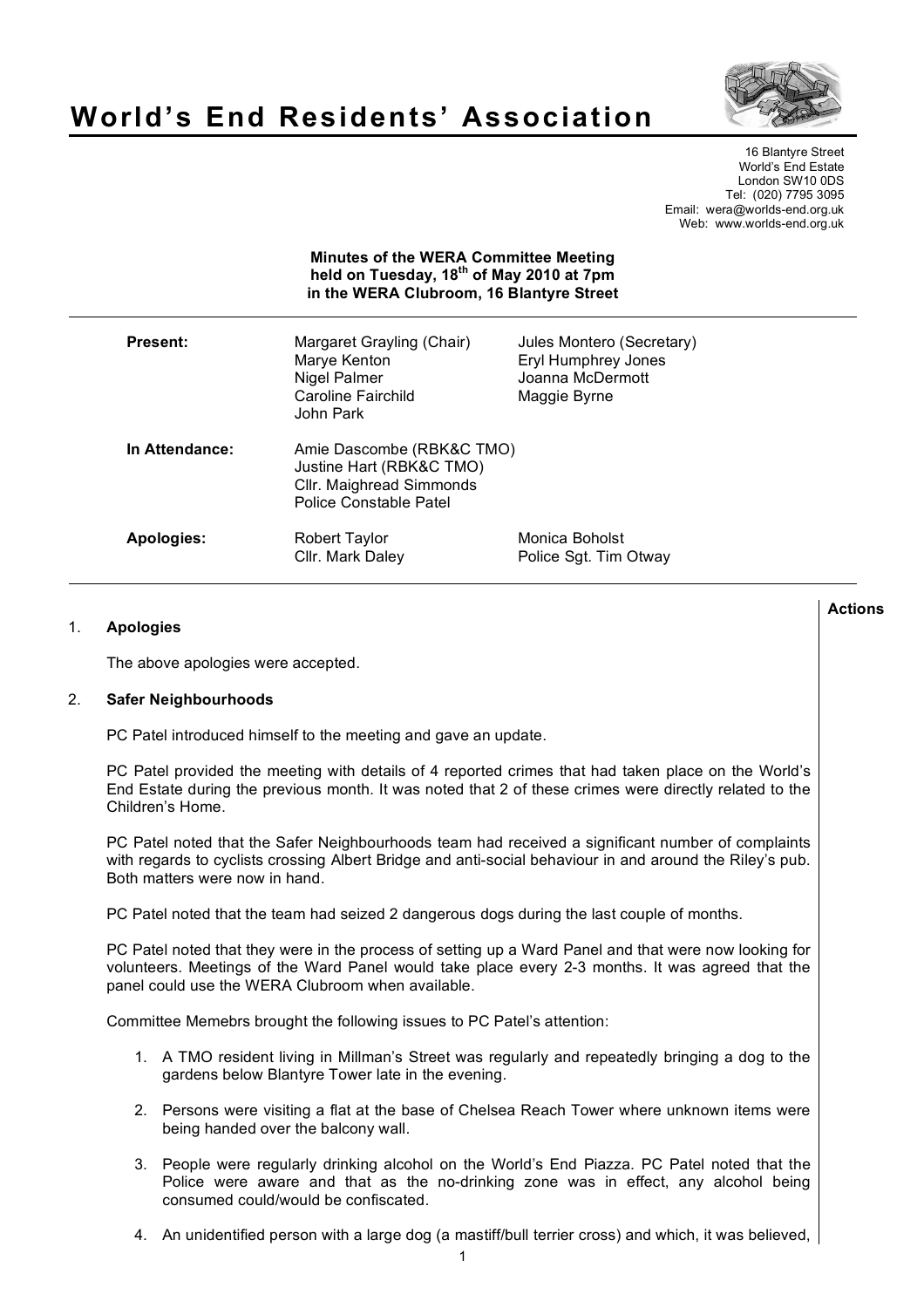had been served with an acceptable behaviour order and was to be reported to the Police if their dog is seen without a lead and/or not on a muzzle was seen visiting their girlfriend on the estate.

- 5. Whether the Police might be able to carry out late night patrols on the estate to try and discourage recent, possibly criminal activity, in the estate's communal areas. It was noted that Special Constables had previously been used as an additional resource by the Safer Neighbourhoods Team to deal with such problems when PCSOs were not available.
- 6. That there appeared to be significant cannabis/drug consumption occurring in the estate's stairwells and walkways. Late night Police patrols might help minimise this activity.
- 7. That children/teenagers were repeatedly gaining access to the roof of the Flashpoint playcentre. It was noted that previous advice had been to call 999. PC Patel noted that whilst this seemed wasteful it was the only way to formally involve the Police.
- 8. That a number of youths had been spotted "inspecting" a number of bicycles chained to the railings below Blantyre Tower. A questions was raised as to whether it was permitted to chain bicycles to the railings.
- 9. A question was raised with regards recent Police checkpoint/ANPR operations in the area. NP noted that he believed that these caused additional traffic delays as well as a great deal of inconvenience to his employees, who were often stopped for no apparent reason.

PC Patel was thanked for attending and then left the meeting.

## 3. **Minutes of Previous Meeting / Matters Arising**

## *Minutes of Previous Meeting*

The minutes of the meeting held on the  $20<sup>th</sup>$  of April were approved as correct.

## *Actions from Previous Meeting/Matters Arising*

Item 3 – Heating – AD/JH noted that the new tenants pack had updated. In addition a letter would be sent in September/October prior to switching on the communal heating. TMO

Item 3 – Residents Survey – JH supplied meeting with summary results from survey. The Committee would consider these outside the meeting.

Item 3 – Site Visits – JM had arranged a site visit to both the "pen" and the entrance to Whistler Tower with relevant TMO staff (see below).

Item 3 – Consultation of Whistler Tower entrance improvements – to be carried out when a final decision had been made with regards to the nature and cost of the proposed works.

| Item 4 – Additional no dumping signs – Ongoing.                                                                                                                                                                                                                                                               | JH      |
|---------------------------------------------------------------------------------------------------------------------------------------------------------------------------------------------------------------------------------------------------------------------------------------------------------------|---------|
| Item 4 – Rubbish dumping by commercial leaseholders – Ongoing.                                                                                                                                                                                                                                                | JH      |
| Item 4 - Illegal structures/sub-lets - Ongoing.                                                                                                                                                                                                                                                               | JH      |
| Item 4 – Fire Safety Reports – JH presented the meeting with a summary.                                                                                                                                                                                                                                       |         |
| Item 4 – Door Entry System – JM had invited DS to meeting but he had been unable to attend. A<br>further meeting would be arranged.                                                                                                                                                                           | JM / JH |
| Item 4 – No Parking Notices – JH had discussed the problem with the Parking Team. It was noted that<br>the signs should reflect the actual parking restrictions in force. It was suggested that new signs be<br>placed at the entrance to Blantyre Street and that the TMO consider removing all other signs. |         |
| Item 4 – Abandoned Scooter – this had been removed by someone in a van                                                                                                                                                                                                                                        |         |

JH noted that the DVLA had clamped a number of scooters in the motorcycle bays in Blantyre Street as they were untaxed.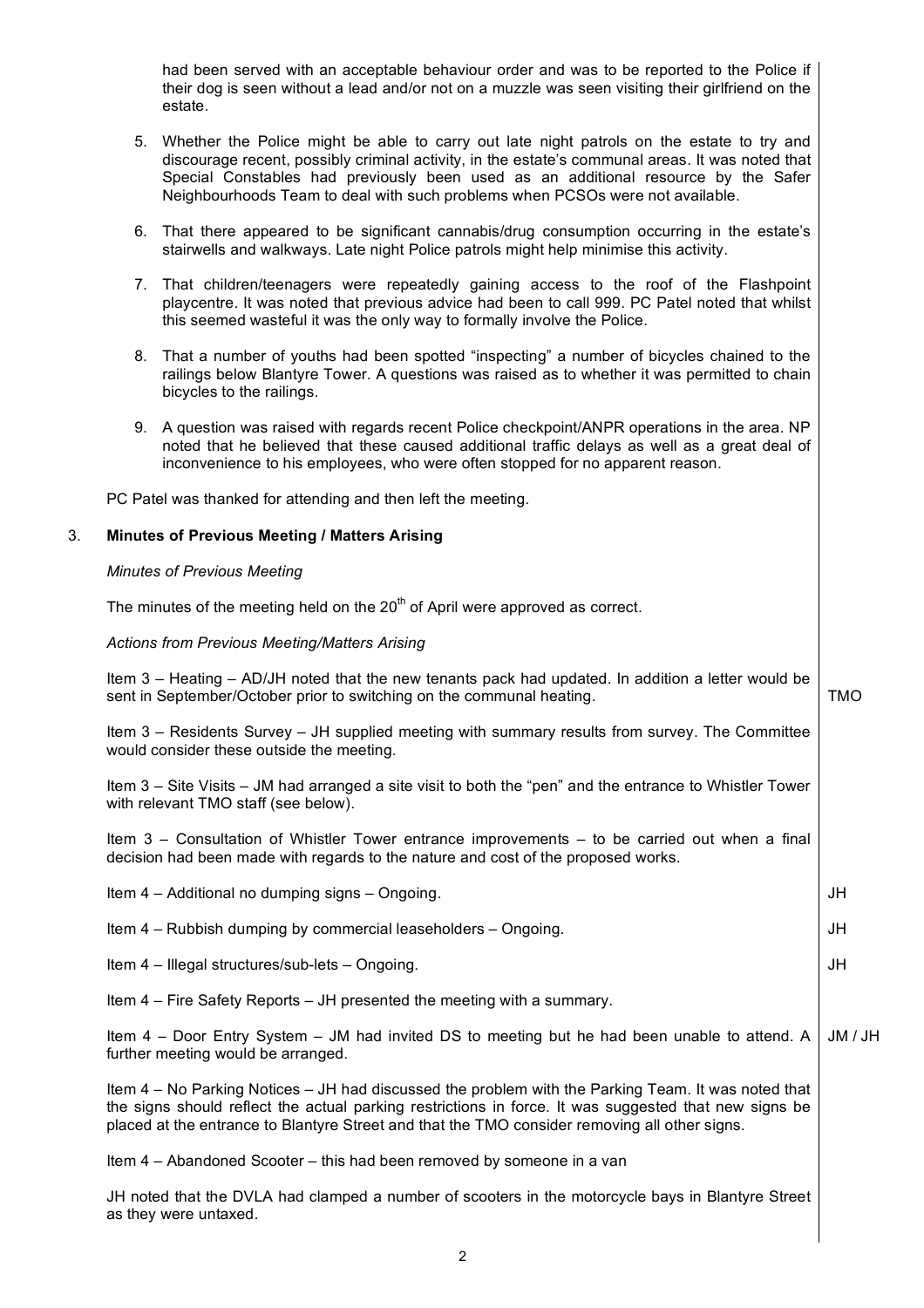# 4. **Estate Management**

AD/JH provided the meeting with the following updates:

## *Childrens Home*

It was noted that regular meetings between the TMO, Police, manager and interested residents were still taking place. JH had received encouraging reports from all concerned indicating that the situation had improved.

# *Dumped Bath (Whistler Tower)*

JH had written a letter to the resident which was awaiting translation.

## *Use of the "pen"*

JH said she would speak to the Youth Club about permitted use of the "pen" outside the Youth Club's working hours. JH

## *Charles House*

Charles House had been vacated and the teams previously based there moved elsewhere. Most of the teams had gone to the Hub, the Executive team had moved to a new office in Kensington High Street, some team members had moved down to World's End (including Leaseholder Services). AD noted that construction of the extended office in Blantyre Street was expected to start in August pending the submission of a planning application.

#### *Other Matters*

The following items were brought to AD's/JH's attention:

- 1. Works to the "pen" had disturbed a large number of rats (and very possibly a large rat's nest). The rats were causing a significant nuisance to the Salvation Army hall next adjacent to the "pen" and immediate action was required before they made their way on to the estate. JH
- 2. It was noted that Alexander Passage was in a messy state and a question was asked as to who was responsible for maintaining it. JH explained that she had checked with the Council and that the passage had been demised back to the Council and was now public highway. JH said she would remind the relevant Council department of their duty to keep the area clean. JH
- 3. Cllr. Simmonds noted that residents from Edith Grove had been dumping rubbish their rubbish in one of the estate's paladin bins located near the Children's Home. JH stated that she had been made aware of the problem and that the bin had now been removed. Cllr. Simmonds noted that the home's paladin bins were often accessible as the gate to the bin store was usually unlocked. It was noted that when these incidents of fly tipping had originally been reported to the TMO that an (unnamed) member of staff had stated quite blithely that it was "okay as long as the rubbish went in the bin".
- 4. Ongoing issues with a number of fire doors were highlighted; including that on the first floor of Berenger Tower which had previously been reported. TMO
- 5. A number of outstanding issues had been noted during an estate walkabout, including:
	- That the "hoppa covers" on many of the estate's rubbish chutes were rusting badly. It was noted that these were covered by guarantee and that an inspection/audit should be carried out to ascertain the extent of the problem. TMO
	- That there was a large stain on the surface of Upper Blantyre Walk.
	- That remedial work to the painted floor of the landing on the  $7<sup>th</sup>$  floor of Berenger (or Blantyre?) Tower was still outstanding.
	- That many of the meter cupboard doors belonging to studio and one-bed flats on the walkways were in a very poor state

AD/JH then left the meeting.